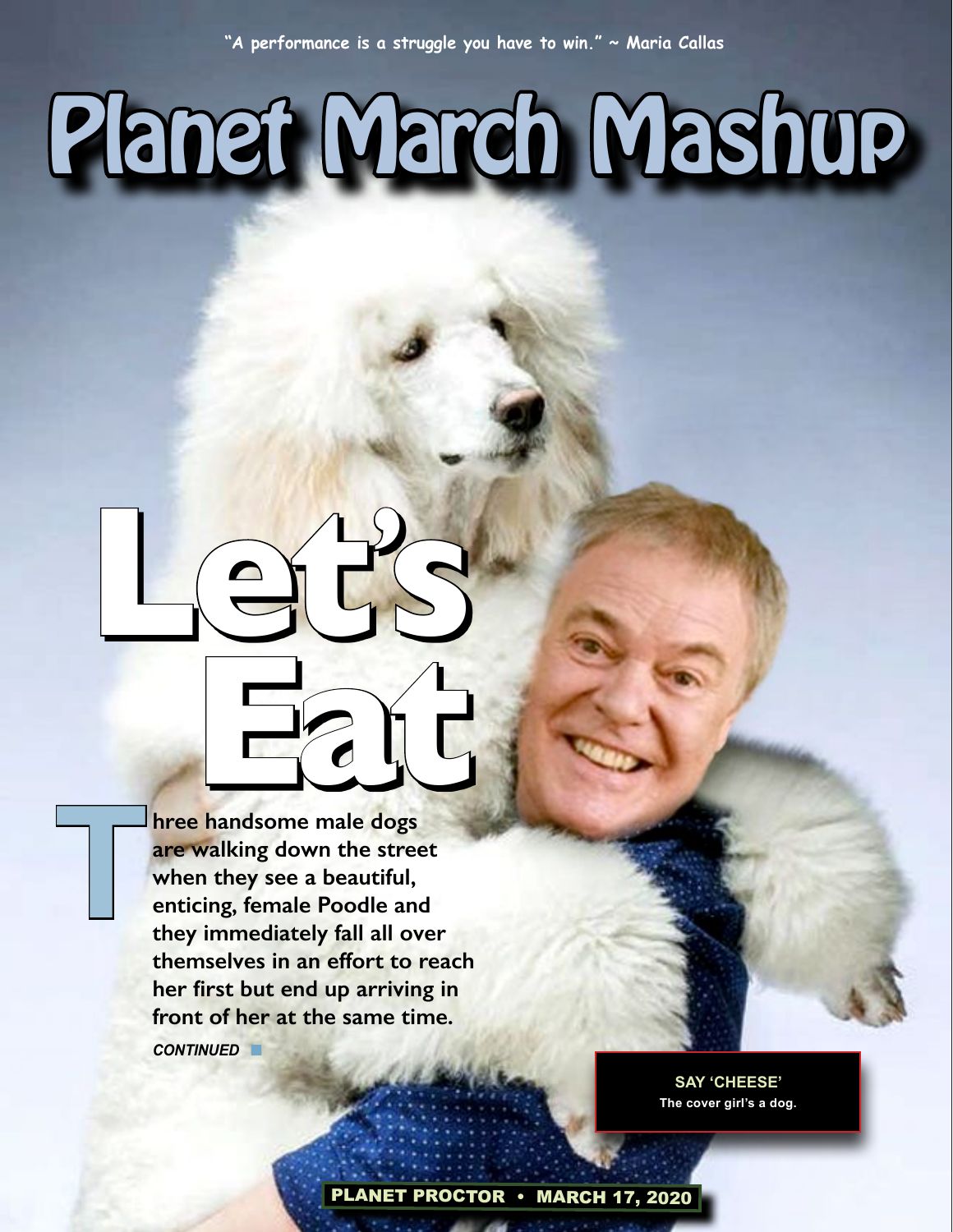The males are speechless before her beauty, slobbering on themselves and hoping for just a glance from her in return.

Aware of her charms and her obvious effect on the three suitors, she decides to be kind and tells them: "The first one who can use the words 'liver' and 'cheese' together in an imaginative, intelligent sentence can go out with me." The sturdy, muscular black Lab speaks up quickly and says, "I love liver and cheese."

"Oh, how childish," said the Poodle. "That shows no imagination or intelligence whatsoever." She turns to the tall, shiny Golden Retriever and says, "How well can you do?"

"Um. I HATE liver and cheese," blurts the Golden Retriever. "My, my," said the Poodle. "I guess it's hopeless. That's just as dumb as the Lab's sentence." She then turns to the last of the three dogs and says, "How about you, little guy?"

The chihuahua, tiny in stature but big in finesse, gives her a smile, a sly wink, turns to the other dogs and says… "Liver alone! Cheese mine!"

A priest, a minister and a rabbit walk into a bar. The rabbit says, "'I think I might be a typo…" **~ Anonymous**

# **Marching on …**

**HE END OF THIS MAD MONTH, AFTER** a visit with **Oona Austin** on Fox Island, **Melinda** and I were scheduled to perform at the annual **REPS old-time radio Convention** in Bellevue, WA, in recreations of a "Burns & Allen" show, starring **Brad Zinn** and the usual suspects, and in "The Shadow," starring **David Ossman** with Mellie as Margot Lane, directed by the great **Gregg Oppenheimer**. BUT – thanks to the COVID-19-Nightmare – it has been postponed until October!

"What?" I exclaimed, almost spilling my martini, "You mean to tell me that because of a silly virus you're cancelling a beloved gathering of deaf octogenarians who come to listen to us perform classic radio shows, eating and drinking and schmoozing for three days in an enclosed environment? What could go wrong?"

Yet so far we will still be flying to Ohio for *Night of the Zombie Racoons* – an original surreal live audio piece by **Roger Gregg** for the *Good Humour Radio Hour* at Youngstown University, and thence to NYC in early April to catch our Yale pal, **Austin Pendleton** in **Tracy Lett**'s new Broadway play, *The Minutes*, and then back to LaLaLand, where we hope (!) to start rehearsals for Antaeus' end-of-season production of William Saroyan's *The Time of Your Life*– No Foolin'…

"Nothing dates harder and faster and more strangely than the future." **~ Neil Gelman**

 **It's the law**

**THERE IS A LAW** in **Milan, Italy**, requiring people<br>to smile at all times or pay a fine, except during<br>funerals and hospital visits, and in **Torino**, the law to smile at all times or pay a fine, except during funerals and hospital visits, and in **Torino**, the law requires you to walk your dog three times a day, plus it's illegal to build sandcastles in **Eraclea**.

In **Switzerland**, it is illegal to flush the toilet after 7 p.m. In France, it is illegal to name a pig Napoleon. Under **England**'s Salmon

Act of 1986, it is a crime to hold a salmon "suspiciously," and the **Scots** have a law that requires you to allow anyone in who knocks on your door and requests to use the toilet. *Nae Shite*! By law, 35 percent of the content played on the radio in **Canada** has to be

Canadian. **Australian** law has made it illegal to crush beer cans with your breasts.

**Denmark** has a law specifying 7,000 baby names that are the only ones permitted for use. **Norway** has restrictions, too. (We had to name our daughter "**Anne Kristin**" instead of "**Kristin Anne**." Go Figure…)

**Cambodia** has laws against using squirt guns or any sort of water weaponry. Also, gum chewing is banned in **Singapore**, unless you have no teeth, and being overweight or obese is illegal in **Japan**. But worst of all, Buddhist Monks require the permission of the government to reincarnate.

Also, a town in **France** only allows you to die in the city limits if you have a plot in the local cemetery; and being in **North Korea** bans foreign people from using the local currency or entering a department store. Buy online!

But here in the **Enlightened States of America**, things are very different – in **Oklahoma**, for example, the law forbids anyone from keeping a sleeping donkey in the bathtub after 7 p.m. (*Good advice!*) while **Michigan** has a law that makes it illegal to chain an alligator to a fire hydrant. (*Duh!*). In **Chicago**, it is illegal to fish while sitting on a giraffe's neck. (*Ever try it?*)

And lastly but beastly, **Georgia** has a law forbidding poultry owners from allowing their chickens to cross the road. (They have NO sense of humor, and too many chickens…)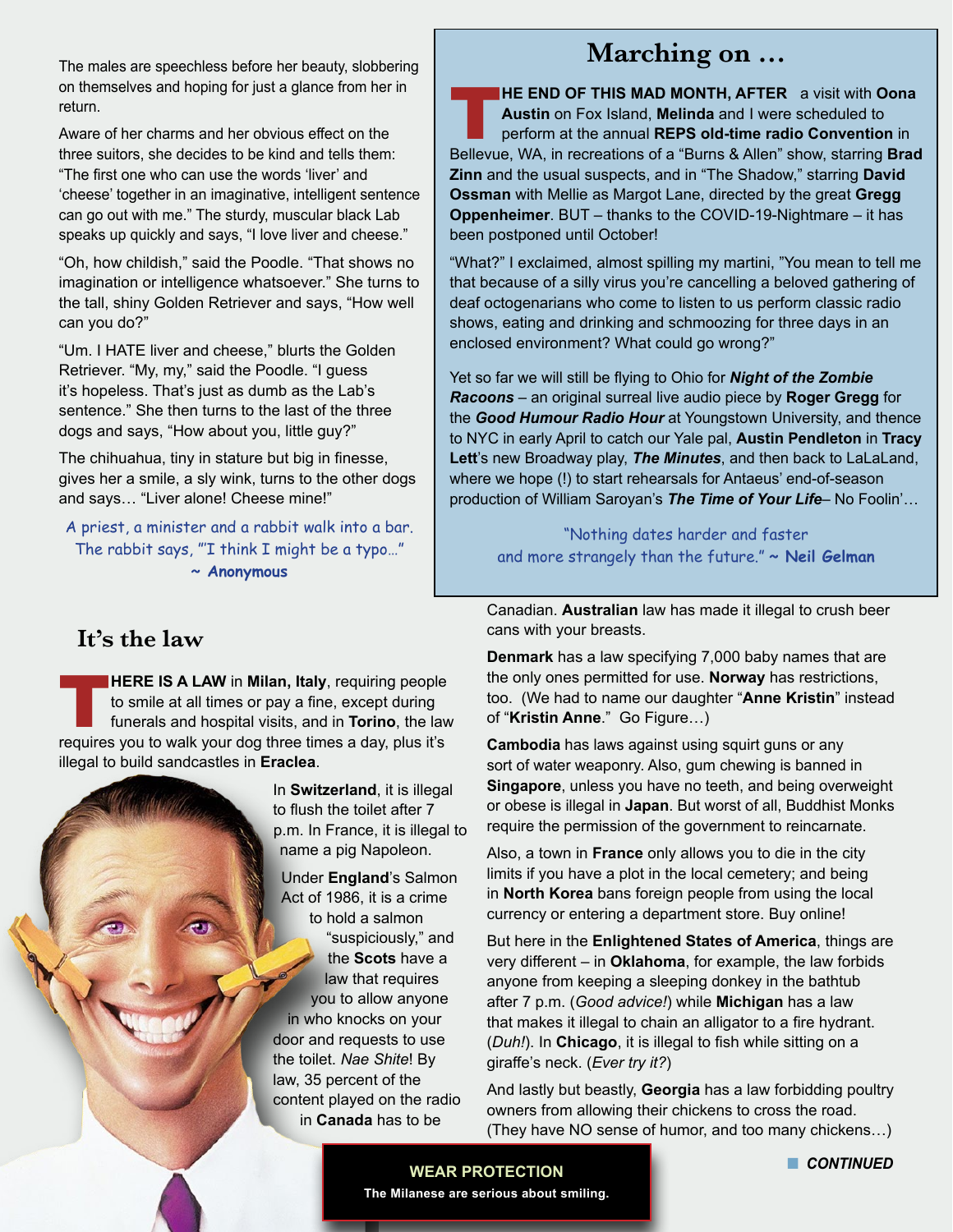#### **Just asking**

**N OLD GUY IN MIAMI BEACH SAYS TO ANOTHER,**<br>"A big fire wiped out my business, so I retired to<br>Florida with the insurance money." "A big fire wiped out my business, so I retired to Florida with the insurance money."

"Well, a big *flood* wiped out *my* business," says his pal, "and I also retired to Florida with the insurance money."

"So?" the first guy says, "How do you start a *flood*?"

"I make mistakes; I'll be the second to admit it." **~ Jean Kerr**

#### **Porn to be wild**

**ACCORDING TO THE 'NEW YORK POST,' THE**<br>daughter of legendary film director Steven<br>Spielberg, Mikeala, announced that she is<br>working to obtain her Tennessee state stripper's license daughter of legendary film director **Steven Spielberg, Mikeala**, announced that she is working to obtain her Tennessee state stripper's license and will be starring in her own solo porn videos.

The 23-year-old reportedly said she "got really tired of being told to hate my body," adding, "I feel like doing this kind of work, I'm able to 'satisfy' other people, but that feels

**THROUGHOUT** THE 'PLANET,' CLICKING DARK RED TYPE OPENS A RELATED INTERNET LINK.

good because it's not in a way that makes me feel violated."

She said it was an "empowering choice," adding that she won't really have sex on camera out of respect for her fiancé, the self-proclaimed "Chunky Pixie,"

**Chuck Panko**, a former professional dart player…

"It's not my parents' fault," says **Mikaela**, who was adopted by the director and his actress wife, **Kate Capshaw**, as a baby. "They couldn't have known." For their part, they admit to being "embarrassed" but "supportive."

> "It's easier to ask for forgiveness than it is to get permission." **~** Rear Admiral **Grace Murray Hopper**

#### **Age-vantage?**

**Rachara STEFFENS, LONGTIME PAL, BEST-**<br> **RACHAR SEINT SERVING A woman who had just turned 103. She was asked,** selling author, Planeteer and supreme Reggae archivist, sent me this: "I read an interview recently 'Are there any advantages to being that age?'

'Yes,' she said. 'There's no peer pressure.'"

#### **Nude radio**

W**HEN I FIRST MET JAMES LIPTON, I WAS**  playing a Russian character opposite my future wife, **Melinda Peterson**, as the farmer's daughter, in a play called *Nude Radio* by **Shelby Hyatt** at the Actors Studio Playwright's division – you can read the whole bizarre story in *Where's my Fortune Cookie?*, coauthored by **Brad Schreiber**.

Lipton finally succumbed at 93 to bladder cancer – what a pisser! He studied with **Stella Adler** for more than a decade, inspiring him to start the Actors Studio Drama School in 1994. "I could have had four PhDs now if they had given degrees for those subjects…It was my child; it was my love!" It led him to create the Bravo show "Inside the Actors Studio," about which he said:

"When I started it, I said it's going to be about craft, craft, craft. I had no dark hopes for it. I just had no way of guessing these things would happen." And so, for 24 years, as explained in the *LA Times* obit, "the erudite multihyphenate divulged his experiences as an actor, theater, film and television director and producer, as well as choreographer, author, playwright, lyricist, screenwriter, author and academic, and earlier in his prolific life **[HE](https://articles.latimes.com/2007/oct/22/entertainment/et-lipton20)  [EVEN WORKED](https://articles.latimes.com/2007/oct/22/entertainment/et-lipton20)** as a *macro* in Paris' red-light district!"





Each episode of his show was an edit of a four-or-five-

**THE SINCEREST FORM Lipman and his Ferrell fan**

hour master class in acting, and his first guest was **Paul Newman**, who, by the way, presented me my Promising Personality Award for the musical, *The Amorous Flea*, which brought me to LA. His interview style was spoofed by **Sacha Baron Cohen**, and **Will Ferrell [ON SNL](https://www.youtube.com/watch?v=xpZ02A9aUVQ&feature=emb_title)**.

"He feasted on me," Lipton joked. "He devoured my flesh."

"To live is the rarest thing in the world. Most people exist - that is all." **~ Oscar Wilde**